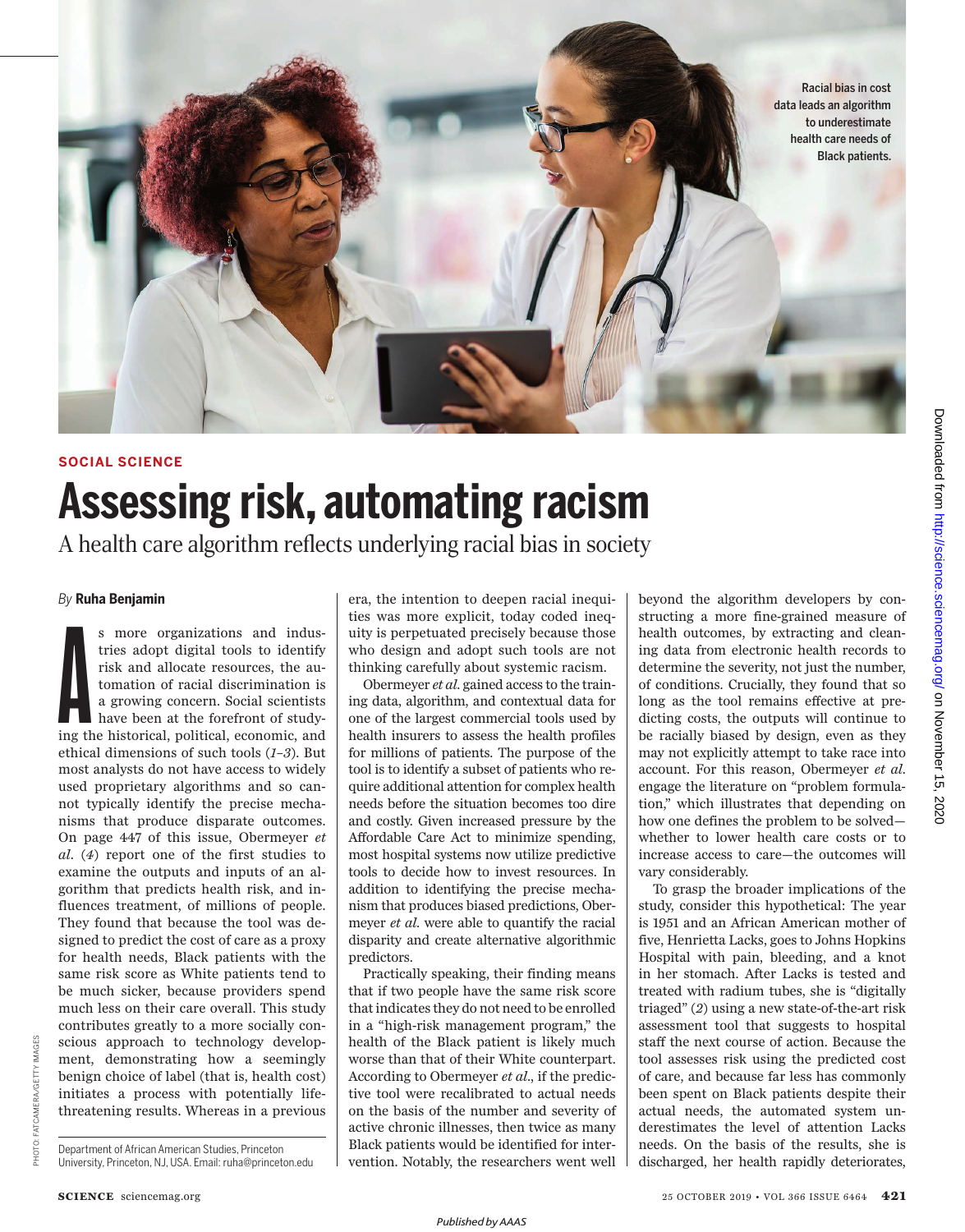and, by the time she returns, the cancer has advanced considerably, and she dies.

This fictional scenario ends in much the same way as it did in reality, as those familiar with Lacks's story know well (*5*–*7*). But rather than getting assessed by a seemingly raceneutral algorithm applied to all patients in a colorblind manner, she was admitted into the Negro wing of Johns Hopkins Hospital during a time when explicit forms of racial discrimination were sanctioned by law and custom—a system commonly known as Jim Crow. However, these are not two distinct processes, but rather Jim Crow practices feed the "New Jim Code"—automated systems that hide, speed, and deepen racial discrimination behind a veneer of technical neutrality (*1*).

Data used to train automated systems are typically historic and, in the context of health care, this history entails segregated hospital facilities, racist medical curricula, and unequal insurance structures, among other factors. Yet many industries and organizations well beyond health care are incorporating automated tools, from education and banking to policing and housing, with the promise that algorithmic decisions are less biased than their human counterpart. But human decisions comprise the data and shape the design of algorithms, now hidden by the promise of neutrality and with the power to unjustly discriminate at a much larger scale than biased individuals.

For example, although the Fair Housing Act of 1968 sought to protect people from discrimination when they rent or buy a home, today social media platforms allow marketers to explicitly target advertisements by race, excluding racialized groups from the housing market without penalty (*8*). Although the federal government brought a suit against Facebook for facilitating digital discrimination in this manner, more recently the U.S. Department of Housing and Urban Development introduced a rule that would make it harder to fight algorithmic discrimination by lenders, landlords, and others in the housing industry. And unlike the algorithm studied by Obermeyer *et al*., which used a proxy for race that produced a racial disparity, targeted ads allow for explicit racial exclusion, which violates Facebook's own policies. Yet investigators found that the company continued approving ads excluding "African Americans, mothers of high school kids, people interested in wheelchair ramps, Jews, expats from Argentina and Spanish speakers," all within minutes of an ad submission (*8*). So, whether it is a federal law or a company policy, top-down reform does not by itself dampen discrimination.

Labels matter greatly, not only in algorithm design but also in algorithm analysis. Black patients do not "cost less," so much as they are valued less (*9*). It is not "something about the interactions that Black patients have with the healthcare system" that leads to poor care, but the persistence of structural and interpersonal racism. Even health care providers hold racist ideas, which are passed down to medical students despite an oath to "do no harm" (*10*). The trope of the "noncompliant (Black) patient" is yet another way that hospital staff stigmatize those who have reason to question medical authority (*11*, *12*). But a "lack of trust" on the part of Black patients is not the issue; instead, it is a lack of trustworthiness on the part of the medical industry (*13*). The very designation "Tuskegee study" rather than the official name, U.S. Public Health Service Syphilis Study at Tuskegee, continues to hide the agents of harm. Obermeyer *et al*. mention some of this context, but passive and sanitized descriptions continue to hide the very social processes that make their study consequential. Labels matter.

As researchers build on this analysis, it is important that the "bias" of algorithms does not overshadow the discriminatory context that makes automated tools so important in the first place. If individuals and institutions valued Black people more, they would not "cost less," and thus this tool might work similarly for all. Beyond this case, it is vital to develop tools that move from assessing individual risk to evaluating the production of risk by institutions so that, ultimately, the public can hold them accountable for harmful outcomes.  $\blacksquare$ 

#### **REFERENCES AND NOTES**

- 1. R. Benjamin, *Race After Technology: Abolitionist Tools for the New Jim Code* (Polity Press, 2019).
- 2. V. Eubanks, *Automating Inequality: How High-Tech Tools Profile, Police, and Punish the Poor* (St. Martin's Press, 2018).
- 3. S. Noble, *Algorithms of Oppression: How Search Engines Reinforce Racism* (NYU Press, 2018).
- 4. Z. Obermeyer, B. Powers, C. Vogeli, S. Mullainathan, *Science* 366, 447 (2019).
- 5. K. Holloway, *Private Bodies, Public Texts: Race, Gender, and a Cultural Bioethics* (Duke Univ. Press, 2011).
- 6. H. Landecker, *Sci. Context*12, 203 (1999).
- 7. R. Skloot, *The Immortal Life of Henrietta Lacks* (Broadway Books, 2011).
- 8. J. Angwin, A. Tobin, M. Varner, "Facebook (still) letting housing advertisers exclude users by race," *ProPublica*, 21 November 2017; www.propublica.org/article/ facebook-advertising-discrimination-housing-race-sexnational-origin.
- 9. E. Glaude Jr., *Democracy in Black: How Race Still Enslaves the American Soul* (Crown Publishers, 2016).
- 10. K. M. Bridges, *Reproducing Race: An Ethnography of Pregnancy as a Site of Racialization* (Univ. California Press, 2011).
- 11. A. Nelson, *Body and Soul: The Black Panther Party and the Fight Against Medical Discrimination* (Univ. Minnesota Press, 2011).
- 12. H. Washington, *Medical Apartheid: The Dark History of Medical Experimentation on Black Americans from Colonial Times to the Present* (Harlem Moon, Broadway Books, 2006).
- 13. R. Benjamin, *People's Science: Bodies and Rights on the Stem Cell Frontier* (Stanford Univ. Press, 2013).

10.1126/science.aaz3873

#### **BATTERY TECHNOLOGY**

# **The coming electric vehicle transformation**

A future electric transportation market will depend on battery innovation

## *By* **George Crabtree**1,2

Extending the control of the control of the control of the control of the control of the control of the control of the control of the control of the control of the control of the control of the control of the control of th lectric vehicles are poised to transform nearly every aspect of transportation, including fuel, carbon emissions, costs, repairs, and driving habits. The primary impetus now is decarbonization to address the climate change emergency, but it soon may shift to economics because electric vehicles are anticipated to be cheaper and higher-performing than gasoline cars. The questions are not if, but how far, electrification will go. What will its impact be on the energy system and on geoeconomics? What are the challenges of developing better batteries and securing the materials supply chain to support new battery technology?

The signs of vehicle electrification are growing. By 2025, Norway aims to have 100% of its cars be either an electric or plug-in hybrid unit, and the Netherlands plans to ban all gasoline and diesel car sales by the same year. By 2030, Germany plans to ban internal combustion engines, and by 2040, France and Great Britain aim to end their gasoline and diesel car sales. The most aggressive electric vehicle targets are those set by China, which has almost half the global electric vehicle stock and where 1.1 million electric vehicles were sold in 2018. Europe and the United States each have just over 20% of the global stock, with electric car sales of 380,000 and 375,000 units, respectively, in 2018 (*1*, *2*).

How far electrification will go depends primarily on a single factor—battery technology. In comparing electric with gasoline vehicles, all the downsides for electric arise from the battery. Purchase price, range, charging time, lifetime, and safety are all battery-driven handicaps. On the upside, electric vehicles have lower greenhouse gas emissions, provided the electricity grid that supports them is powered by renewable energy [the renewable share of global electricity is up from 22% in 2001 to 33% today (*3*), with Europe at 36%, China at 26%, and